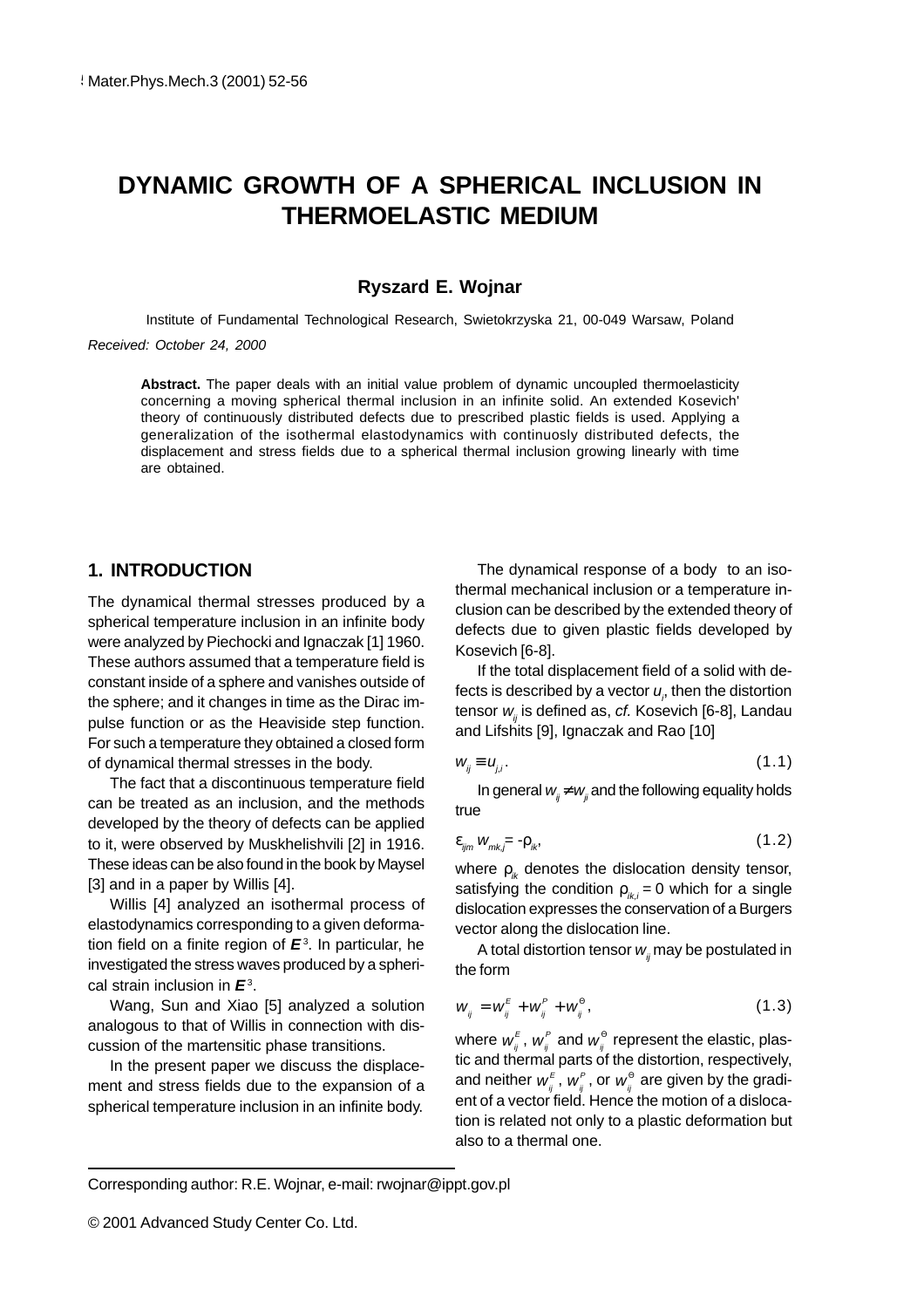# **2. ELASTIC FIELDS DUE TO A THERMAL INCLUSION**

Let a nonhomogeneous anisotropic linear thermoelastic body, occupying a three-dimensional region  $Ω$ , be subject to a dynamic thermomechanical load. Let the displacement be described by a vector  $u_{i}$ =  $u_{i}$ (**x**,*t*) and the stress by  $s_{ij}$ =  $s_{ij}$ (**x**,*t*). The temperature field is assumed to be known and is denoted by  $\Theta = \Theta(\mathbf{x}, t)$ . If T denotes the absolute temperature, we have  $\Theta$   $\equiv$   $7$  -  $\,7_{\tiny 0}$  where  $\,7_{\tiny 0}$  denotes a reference temperature.

The equation of motion has the usual form

$$
\rho \ddot{u}_i = \mathbf{S}_{ik,k} + \mathbf{b}_i, \qquad (2.1)
$$

where  $\rho = \rho(\textbf{\textit{x}})$  and  $b_{\scriptscriptstyle j}$  =  $b_{\scriptscriptstyle j}(\textbf{\textit{x}})$  denote the mass density and body force vector fields.

The following boundary condition is adjoined to (2.1)

$$
s_{ij}n_j = p_i \quad \text{on} \quad \partial\Omega \,, \tag{2.2}
$$

where  $B_{\scriptscriptstyle\mathit{j}}$  is a prescribed function. The total strain is defined as

$$
e_{ij} = \frac{1}{2} (u_{i,j} + u_{j,i})
$$
 (2.3)

and it is composed of three parts

$$
\mathbf{e}_{ij} = \mathbf{e}_{ij}^E + \mathbf{e}_{ij}^P + \mathbf{e}_{ij}^\Theta, \qquad (2.4)
$$

where  $\boldsymbol{e}_{_{\mathit{ij}}}^{_{F}}$  ,  $\boldsymbol{e}_{_{\mathit{ij}}}^{^{P}}$  and  $\boldsymbol{e}_{_{\mathit{ij}}}^{^{\Theta}}$  denote the elastic and plastic strain fields.The stress  $\boldsymbol{s}_{_{ij}}$ is related to the strain  $\boldsymbol{e}_{_{ij}}^E$ and a temperature Θ by

$$
s_{ij} = C_{ijmn} e^E_{mn} - \gamma_{ij} \Theta, \qquad (2.5)
$$

where  $C_{ijmn} = C_{ijmn}(\mathbf{x})$  is the elastic tensor, and

$$
\mathbf{e}_{ij}^E \equiv \mathbf{e}_{ij} - \mathbf{e}_{ij}^P. \tag{2.6}
$$

Moreover,  $\gamma_{ii}$  is related to a stress-temperature tensor  $M_{ii}$  by  $\gamma_{ii} = -M_{ii}$ .

From (2.1), (2.4), (2.5) and (2.2)

$$
\left(C_{ijmn}\mathbf{e}_{mn}\right)_{,j}-\rho\ddot{u}_{i}=-f_{i},\qquad(2.7)
$$

where

$$
f_i = b_i - (C_{ijmn}e^P_{mn} + \gamma_{ij}\Theta)_{,j}
$$
 (2.8)

is a modified body force.

In further, we will assume that the medium is infinite  $\Omega = \boldsymbol{E}^3$  and  $\boldsymbol{b} = \boldsymbol{0}$ . Moreover, the boundary condition is absent  $p = 0$  and the plastic deformation is absent  $e^P = 0$ .

#### **3. SPHERICAL THERMAL INCLUSION**

We consider an infinite homogeneous thermoelastic body in which at the instant  $t = 0$  certain spherical volume of radius a is suddenly heated to a temperature  $\Theta^0$  and the radius  $R$  of the heated volume expands linearly in time with a speed  $v > 0$ 

$$
R = a + vt, \tag{3.1}
$$

Thus the thermal field is given by the relation

$$
\Theta = \Theta(r,t) = \Theta^0 \ H(a + vt - r) \ H(t), \tag{3.2}
$$

where  $\Theta^0$  is a constant and  $H(t)$  denotes the Heaviside step function.

The plastic deformations are assumed to be absent and in view of spherical symmetry only one component of the displacement, the radial one in the spherical coordinates  $u = u$  does not vanish and only one equation of motion is to be solved, cf. Nowacki (1975) [11]

$$
u_{,r} + \frac{2}{r}u_{,r} + \frac{2}{r^2}u - \sigma^2 \ddot{u} = m\Theta_{,r},
$$
 (3.3)

where

$$
\sigma^{2} = \frac{1}{c_{1}^{2}} = \frac{\rho}{\lambda + 2\mu},
$$

$$
m = \frac{\gamma}{\lambda + 2\mu},
$$

$$
\gamma = (3\lambda + 2\mu)\alpha
$$

with  $\lambda$  and  $\mu$  denoting the Lamé constants and  $\alpha$ standing for the coefficient of linear thermal expansion. The stress  $s = s<sub>r</sub>$  is expressed by

$$
s = 2\mu u_r + \lambda \left( u_r + \frac{2}{r} u \right) - \gamma \Theta \equiv
$$
  

$$
2\mu \frac{1 - v}{1 - 2v} \left[ u_r + \frac{2v}{1 - 2v} \frac{u}{r} \right] - \gamma \Theta,
$$
 (3.4)

where v denotes the Poisson ratio, and  $\lambda = 2\mu(v)$  $(1 - 2v)$ .

*L*v).<br>If we choose the length and time units,  $\tilde{\mathsf{x}}$  and  $\tilde{\mathsf{f}}$ units,  $\breve{\mathsf{x}}$  and  $\breve{\mathsf{t}}$  , respectively, in such a way that  $\overline{x}/\overline{t} = c_1$ , then by letting

$$
u = \Phi_{,r},\tag{3.5}
$$

where Φ stands for a displacement potential, and using (3.3) we obtain

$$
\Phi_{,n} + \frac{2}{r} \Phi_{,r} - \ddot{\Phi} = \Theta
$$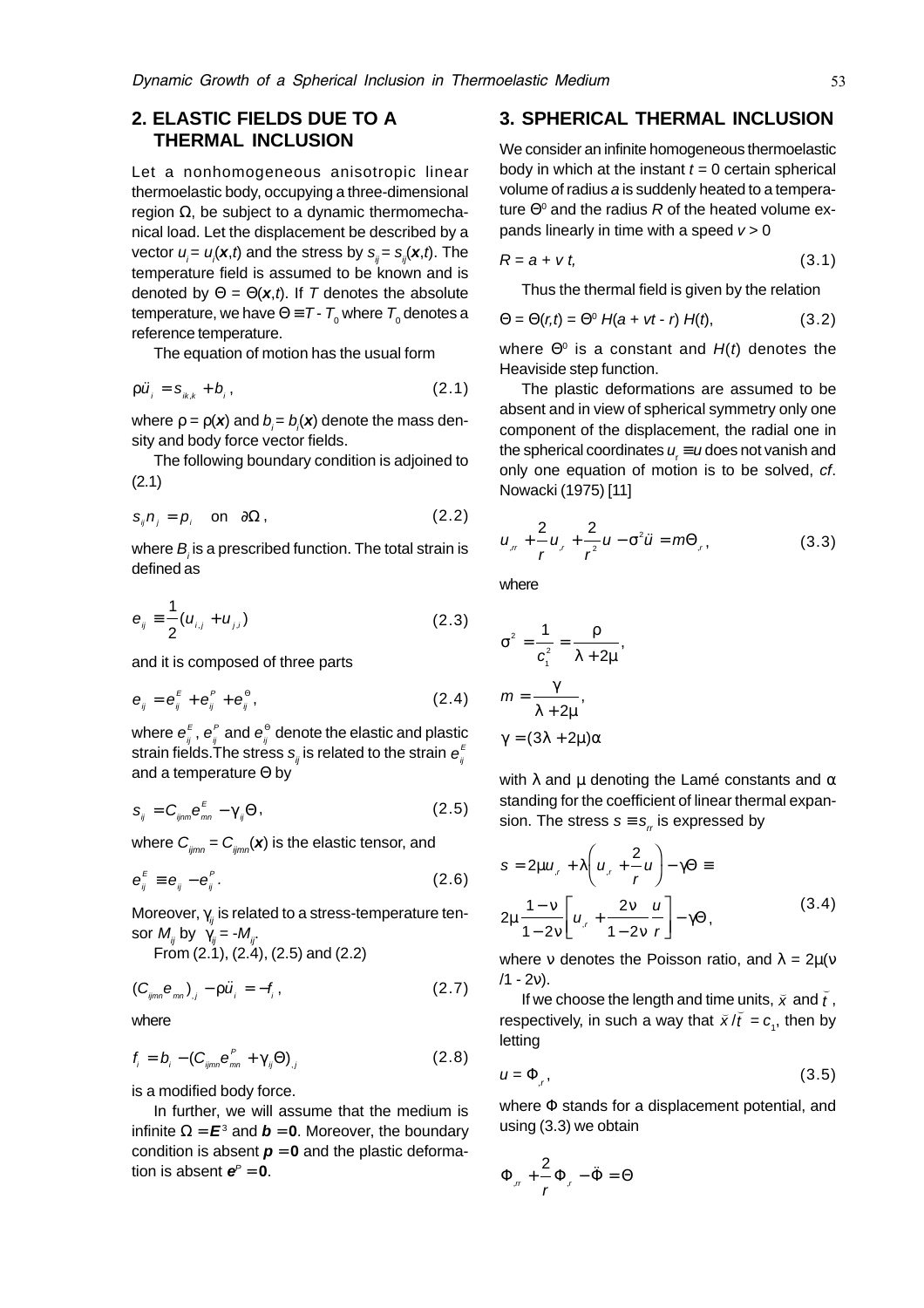or

$$
(r\Phi)_{,r} - r\ddot{\Phi} = r\Theta.
$$
 (3.6)

To Eq. (3.6) the initial conditions are adjoined

$$
\Phi_{t=0} = 0,
$$
\n
$$
\dot{\Phi}_{t=0} = 0.
$$
\n(3.7)

The Laplace transform of Eq. (3.6) reads

$$
\left(\frac{\partial^2}{\partial r^2} - \rho^2\right)(r\overline{\Phi}) = r\overline{\Theta},
$$
\n(3.8)

where

$$
\overline{\Phi}(r,p)=\int\limits_{0}^{\infty}e^{-pt}\Phi(r,t)dt
$$

is the Laplace transform of  $\Phi(r,t)$ .

## **4. GREEN FUNCTION**

We consider an auxiliary problem

$$
\left(\frac{\partial}{\partial r^2} - \rho^2\right)(r\overline{\Phi}^*) = r\delta(r - r_0)
$$
\n
$$
\equiv r_0 \delta(r - r_0).
$$
\n(4.1)

The solution of this equation reads, cf. Nowacki [11]

$$
r\overline{\Phi}^* = -\frac{2r_0}{\pi} \int_0^\infty \frac{\sin \alpha r_0 \sin \alpha r}{\alpha^2 + \rho^2} d\alpha
$$
 (4.2)

or

$$
r\overline{\Phi}^* = \frac{r_0}{\pi} \left[ \int_0^\infty \frac{\cos \alpha (r + r_0)}{\alpha^2 + \rho^2} d\alpha - \int_0^\infty \frac{\cos \alpha (r - r_0)}{\alpha^2 + \rho^2} d\alpha \right]
$$

or

$$
\overline{\Phi}^* = \frac{r_0}{r} \frac{1}{2p} \Big[ e^{-p(r + r_0)} - e^{-p|r - r_0|} \Big].
$$
 (4.3)

This is a unique solution of (4.1) for the infinite space.

## **5. SOLUTION OF THE PROBLEM**

The appropriate displacement potential has the form

$$
\overline{\Phi}(r,p) = \int_{0}^{\infty} \overline{\Phi}^{*}(r,r_{0},p) \overline{\Theta}(r_{0},p) dr_{0}, \qquad (5.1)
$$



Fig. 1. The radial displacement  $u$  at  $r = 1$  and  $r = 2$  as a function of time t for  $v = 1/2$  (for  $\Theta^0$  $= 1, a = 0$  and  $v = 1/3$ ).

$$
\overline{\Theta}(r,p) = \Theta^{\circ} \frac{1}{p} \exp\left(-p \frac{r-a}{v}\right)
$$
 (5.2)

is the Laplace transform of (3.2). Hence

$$
\overline{\Phi}(r,p) = \frac{\Theta^0}{r} \frac{v^2}{1 - v^2} \left\{ \frac{2v}{1 - v^2} \left( -\frac{1}{p^4} \exp\left[ -p \left( r - \frac{a}{v} \right) \right] + \frac{1}{p^4} \exp\left( -p \frac{r - a}{v} \right) \right\} + r \frac{1}{p^3} \exp\left( -p \frac{r - a}{v} \right) \right\}.
$$
 (5.3)

Applying the inverse Laplace transformation we get

$$
\Phi(r,t) = \frac{\Theta^0}{r} \frac{v^2}{1 - v^2} \times \left\{ \frac{v}{1 - v^2} \frac{1}{3} \left[ -\left( t - \frac{rv - a}{v} \right)^3 H \left( t - \frac{rv - a}{v} \right) \right. \right. \\ \left. + \left( t - \frac{r - a}{v} \right)^3 H \left( t - \frac{r - a}{v} \right) \right\} \qquad (5.4)
$$
\n
$$
+ r \frac{1}{2} \left( t - \frac{r - a}{v} \right)^2 H \left( t - \frac{r - a}{v} \right) \left. \right\}.
$$

The displacements are determined by (3.5) and they are plotted in Figs. 1-4 for  $\Theta$ <sup>0</sup> = 1 and  $a = 0$ .

To obtain the radial stress s, the dimensionless Duhamel-Neumann relation (3.4) is used

$$
s = u_{,r} + \frac{2v}{1 - v} \frac{u}{r} - \Theta.
$$
 (5.5)

The temperature and stress units are selected as

where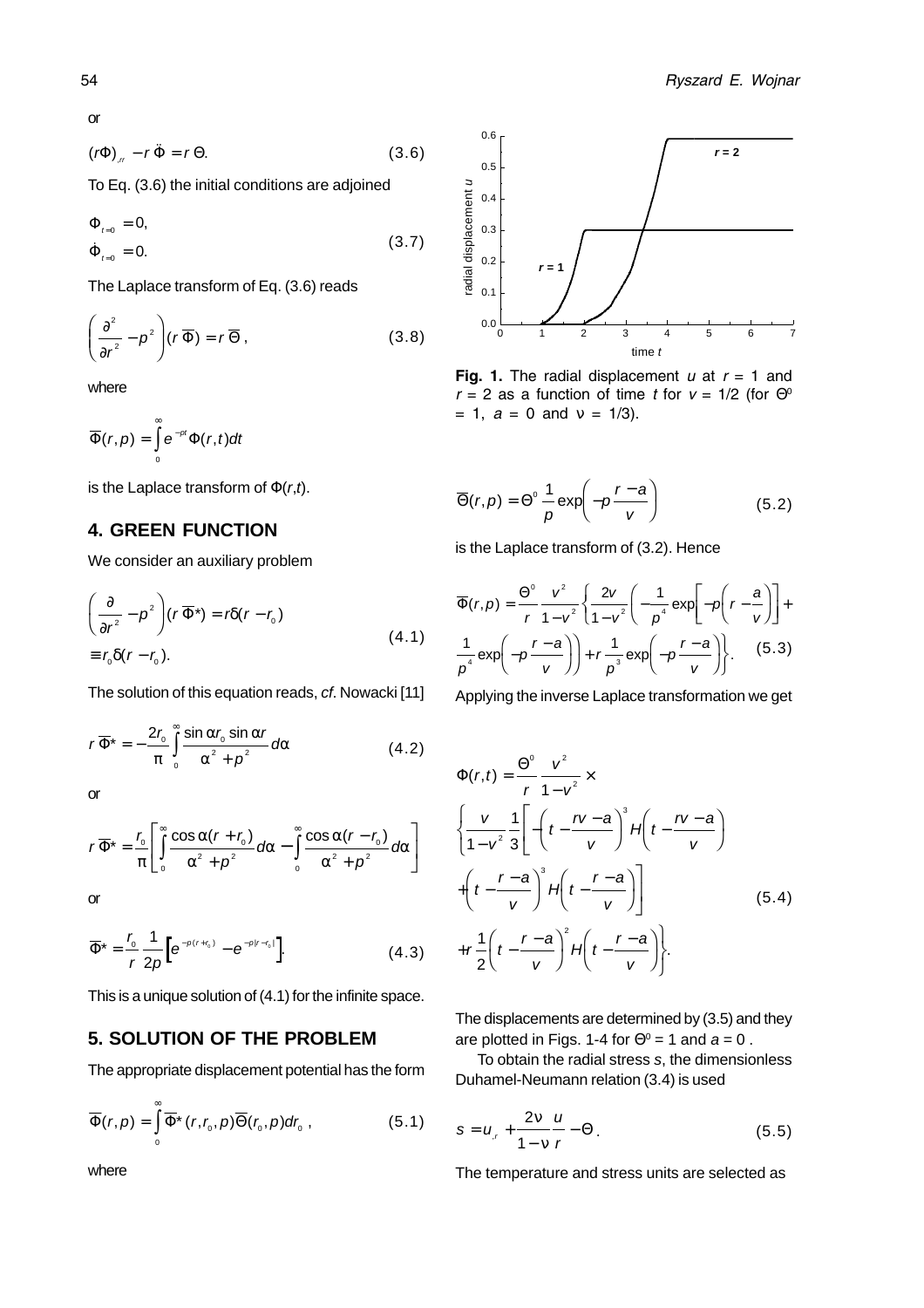

Fig. 2. The radial displacement  $u$  at  $r = 1$  and  $r$  = 2 as a function of time t for  $v$  = 3/2 (for  $\Theta^0$  $= 1, a = 0$  and  $v = 1/3$ ).



Fig. 3. The radial displacement  $u$  at  $t = 1$  and  $t$  $=$  2 as a function of distance r for  $v = 1/2$  (for  $\Theta^0 = 1$ ,  $a = 0$  and  $v = 1/3$ ).



Fig. 4. The radial displacement  $u$  at  $t = 1$  and  $t = 2$  as a function of distance r for  $v = 3/2$  (for  $\Theta^0 = 1$ ,  $a = 0$  and  $v = 1/3$ ).

 $\breve{\Theta} = (\lambda + 2\mu)\gamma^{-1}$ 

and

$$
\breve{s}=\lambda+2\mu\equiv 2\mu\frac{1-\nu}{1-2\nu},
$$

respectively.

The stress behaviour is shown in Figs. 5 and 6.



Fig. 5. The radial stress s at  $t = 1$  and  $t = 4$ as a function of distance r for  $v = 1/2$  (for  $\Theta^0 =$ 1,  $a = 0$  and  $v = 1/3$ ).



**Fig. 6.** The radial stress  $s$  at  $t = 1$  and  $t = 4$ as a function of distance r for  $v$  = 3/2 (for  $\Theta^0$  = 1,  $a = 0$  and  $v = 1/3$ ).

#### **6. DISCUSSION**

We observe that the potential  $\Phi$  from (5.4) generates the radial displacement  $u = u(r,t)$  and the radial stress  $s = s(r, t)$  which are finite for every  $r > a$ ,  $t > 0$ .

The two wave fronts of the solution are clearly seen: one corresponding to the temperature inclusion boundary moving with the velocity  $v$  and the second moving with a unit velocity and corresponding to the longitudinal elastic waves.

The displacement  $u$  is a continuous function for every  $r > a$ ,  $t > 0$ ; while the stress s exhibits a finite jump on the r-axis corresponding to the spherical wave front  $r = t$  v.

# **ACKNOWLEDGEMENTS**

The author thanks Dr. Andrzej Galka for preparation of figures.